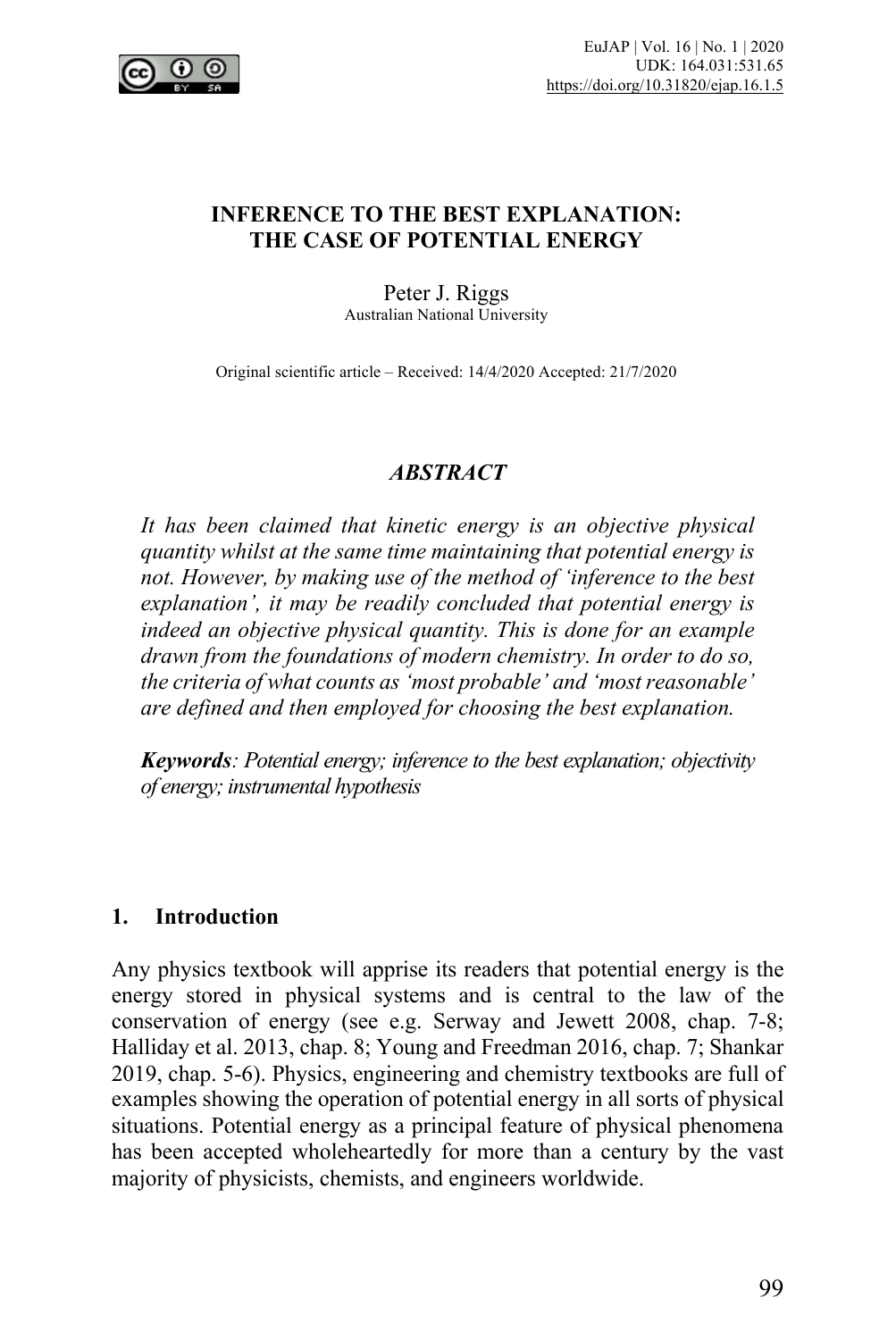It is somewhat surprising then, that the respected American physicist Eugene Hecht made the claim in 2016 that potential energy does *not* physically exist. He wrote:

Although PE [potential energy] describes a significant aspect of the state of a system and is therefore indispensable theoretically, it is *no longerrequired to be a physical actuality* [...]. (Hecht 2016, 2, italics added)

It seems here that Hecht is declaring potential energy to be "indispensable theoretically" so that his conclusion about potential energy not having "physical actuality" would not be immediately dismissed as ridiculous by most scientists and by many philosophers of science. It was not that Hecht was claiming energy *per se* does not exist as he explicitly maintained the "physical actuality" of kinetic energy (i.e. he affirms that kinetic energy exists in the physical world). Hecht, in effect, claimed that potential energy is only an instrumental hypothesis (albeit an indispensable one), i.e. only a theoretical 'device' or 'instrument', used for tracking changes in physical systems and for making predictions. Such theoretical 'instruments' are also referred to by some philosophers of science as 'conceptual fictions' (see Stace 1934; Quine 1951; Smart 1968, 152; Giere 1988, 26).

Hecht is pursuing his own realist agenda claiming that kinetic energy exists in the physical world and denying this for potential energy. We'll briefly summarise, in the next section, Hecht's justification for this position and why it fails. However, we need to acknowledge upfront that because scientific realism conjures up all sorts of issues, problems and images (see e.g. Giere 1988, chap. 4-5; Okasha 2002, chap. 4; Psillos 2009; McCain 2016, 219–223), we cannot do justice to it in the space of this article. Instead, we shall take the (minimal) realist ontological perspective of energy which holds that energy is a quantity (as it can be given a numerical value) having a physical existence and which is an essential attribute of physical systems. Such a realist ontology is rejected by instrumentalists who view energy as only a theoretical 'device' for making predictions and a kind of hypothetical 'ledger' to describe changes in physical systems. The expressions 'physically objective quantity' and 'physical objectivity' will be used as a shorthand for the minimal realist ontology in which energy has an essential physical existence (rather than using Hecht's terms 'physical actuality' and 'objective reality'). The relevant issues may then be discussed without having to venture into the wider morass of philosophical realism.

The aim of this article is to present a case for potential energy being a physically objective quantity. The rest of the article will proceed as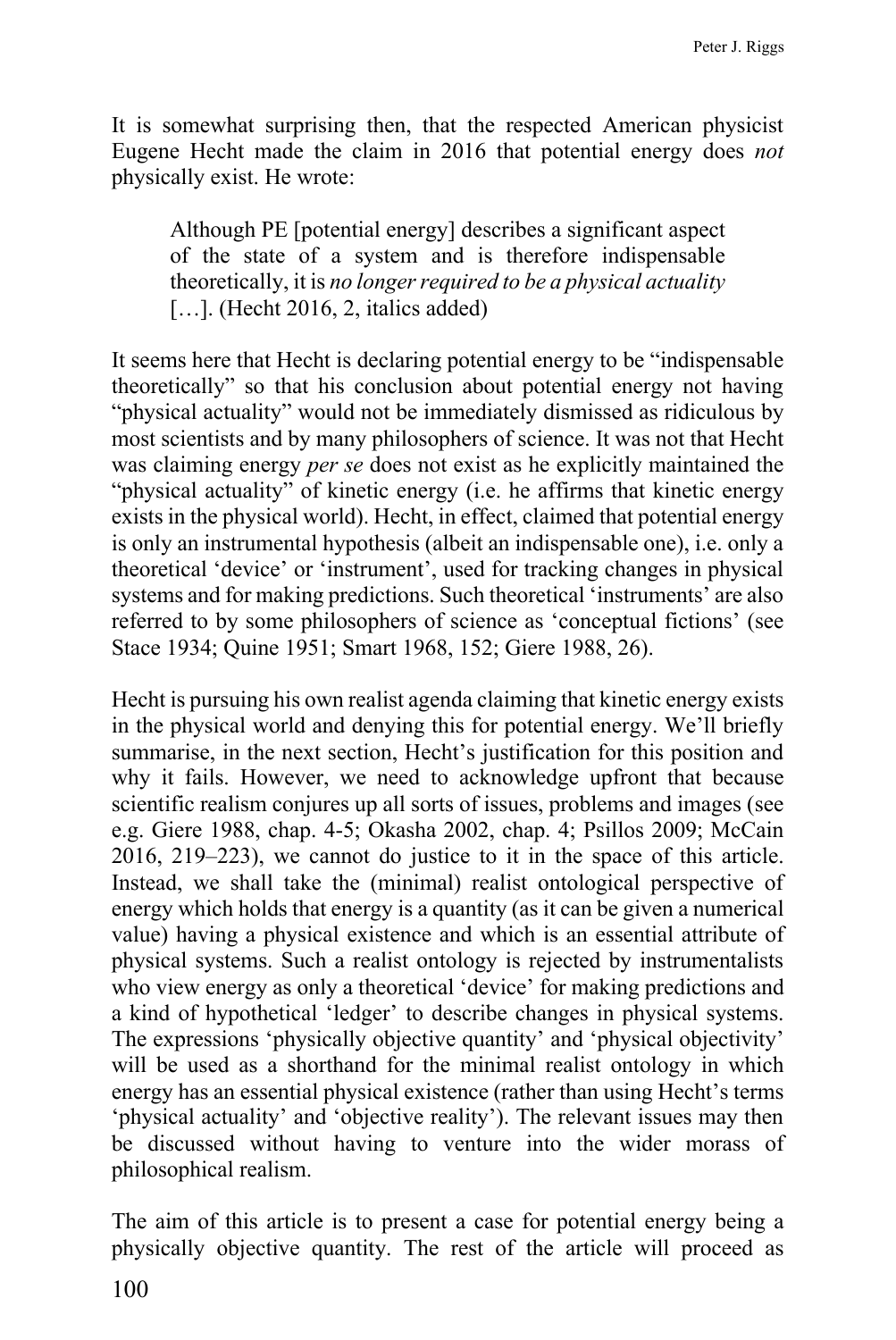follows. Section 2 discusses the failure of Hecht's physical argument and highlights the philosophical implications to be examined. Section 3 discusses the importance of potential energy and its explanatory role in contemporary physics. Section 4 outlines the method of 'inference to the best explanation' and presents a concrete example of how to find the best explanation. Section 5 applies this method to the case of potential energy. Section 6 delivers a verdict on the ontological status of potential energy. Section 7 answers the question about potential energy's theoretical indispensability and summarises the article's conclusions.

# **2. Failure of Hecht's Physical Argument and its Philosophical Implications**

Hecht's physical argument against potential energy is based on his claims about what is and what is not directly measurable. He assumed that if a quantity could be directly measured then it has physical objectivity (Hecht 2016, 8). Hecht concluded that potential energy is not a physically objective quantity chiefly because he maintained that it cannot be directly measured. On the other hand, he claimed that kinetic energy is directly measurable and hence is a physically objective quantity. Hecht's approach has some features in common with the view of prominent instrumentalist Bas van Fraassen (1980), except for Hecht's acceptance of the physical objectivity of kinetic energy. Nonetheless, Hecht is excessively instrumental as his view:

- must accept that the quantitative formalism of potential energy has enormous utility, i.e. the widespread usefulness and accuracy of the (mathematical) formalism for description and prediction of phenomena in physics, engineering and chemistry, but does so without explaining why potential energy has this immense utility; and
- concedes that the potential energy hypothesis cannot be done away with (i.e. is "indispensable theoretically"), again without explaining why this is so.

In addition to these shortcomings, it has become evident that Hecht's view ultimately 'derails' for, most critically, kinetic energy is no more directly measurable than is potential energy. The lack of direct measurability of kinetic energy may be seen as follows.

In order to 'measure' the kinetic energy of an object, a number of steps are required and this usually includes the empirical determination of the object's speed. Speed may be determined by performing measurements of successive positions of an object over specified time intervals. The object's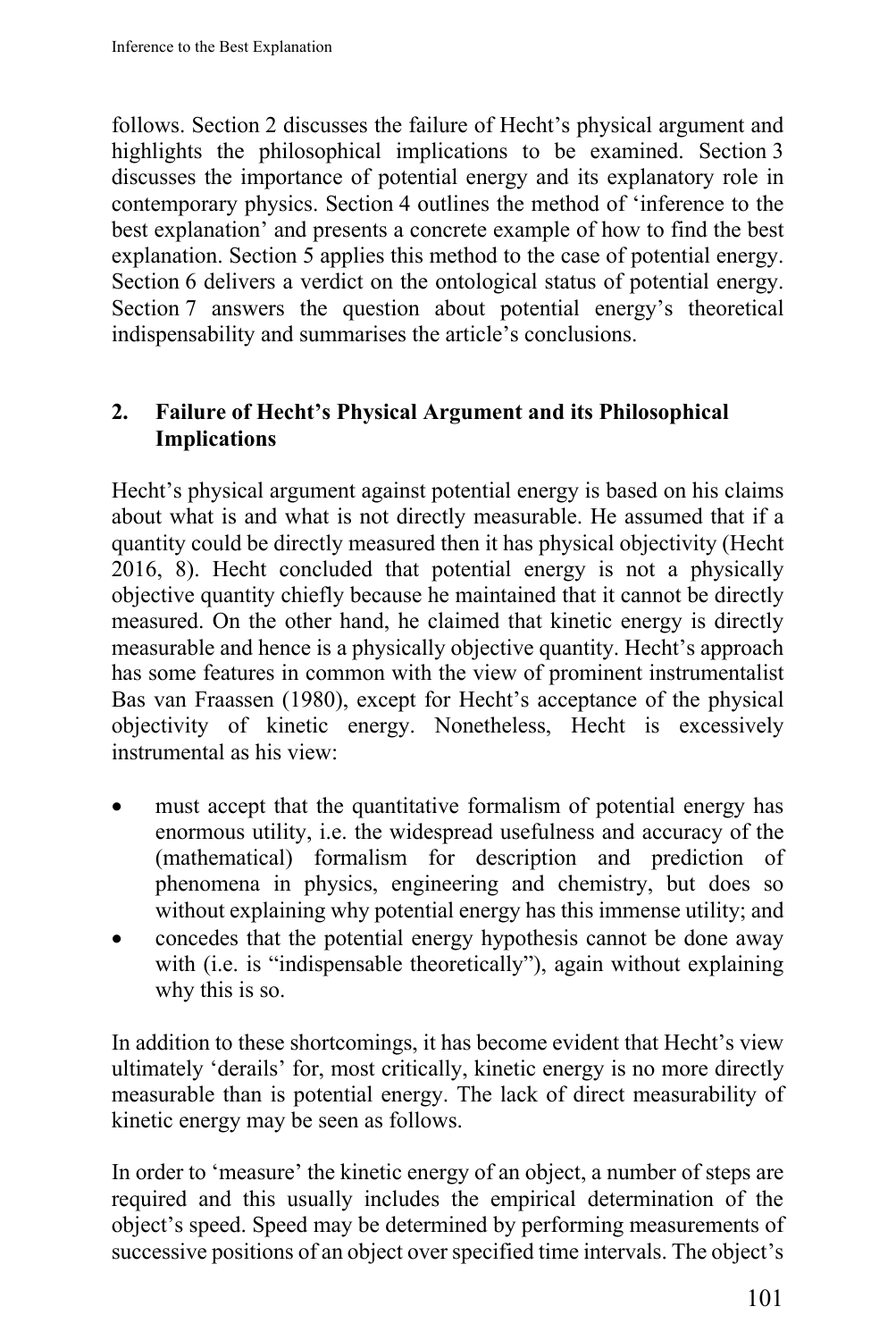speed is then calculated using these values of position and time and this result is substituted into an equation for kinetic energy to obtain a numerical value (Riggs 2019, 3). Furthermore, it turns out that detailed analyses of alternative empirical methods for 'measuring' an object's kinetic energy reveal that the operations involve direct measurements only of position and/or time (Riggs 2019, 4). In other words, there simply cannot be any direct measurement of kinetic energy. Therefore, if Hecht's assumption regarding how to establish physical objectivity is accepted, then neither kinetic energy nor potential energy could be accepted as objective quantities! Hecht's argument thereby fails to achieve his goal of establishing that potential energy is not physically objective whilst still affirming the objectivity of kinetic energy.

There are obviously some pertinent philosophical issues arising in this context. Consider the following broad questions:

- ― What is implied if potential energy does *not* have physical objectivity? and
- ― What follows if potential energy *is* an objective physical quantity?

In particular, what issues immediately stand out from these questions? In respect to the first question, if potential energy is not an objective physical quantity then we have the seemingly inexplicable situation where, despite not having physical objectivity, potential energy nevertheless quantitatively describes a significant aspect of the state of *any physical system*, irrespective of the constitution of the system (e.g. being composed of 'dark' matter) and of any and all extreme conditions in its vicinity. Such conditions could include being subject to the pressure in the core of a planet, or the temperature inside a star, or the gravitational 'tidal forces' exerted near a stellar-mass black hole. In respect to the second question, if potential energy is an objective physical quantity then it should be possible to validly infer its objective status. The method of 'inference to the best explanation' will be applied below as part of a case which concludes that potential energy is a physically objective quantity. This conclusion will also resolve the above described seemingly inexplicable situation.

# **3. Potential Energy in Contemporary Physics and its Explanatory Significance**

There is no *general* expression for energy, as articulated by the French physicist and philosopher of science, Henri Poincaré: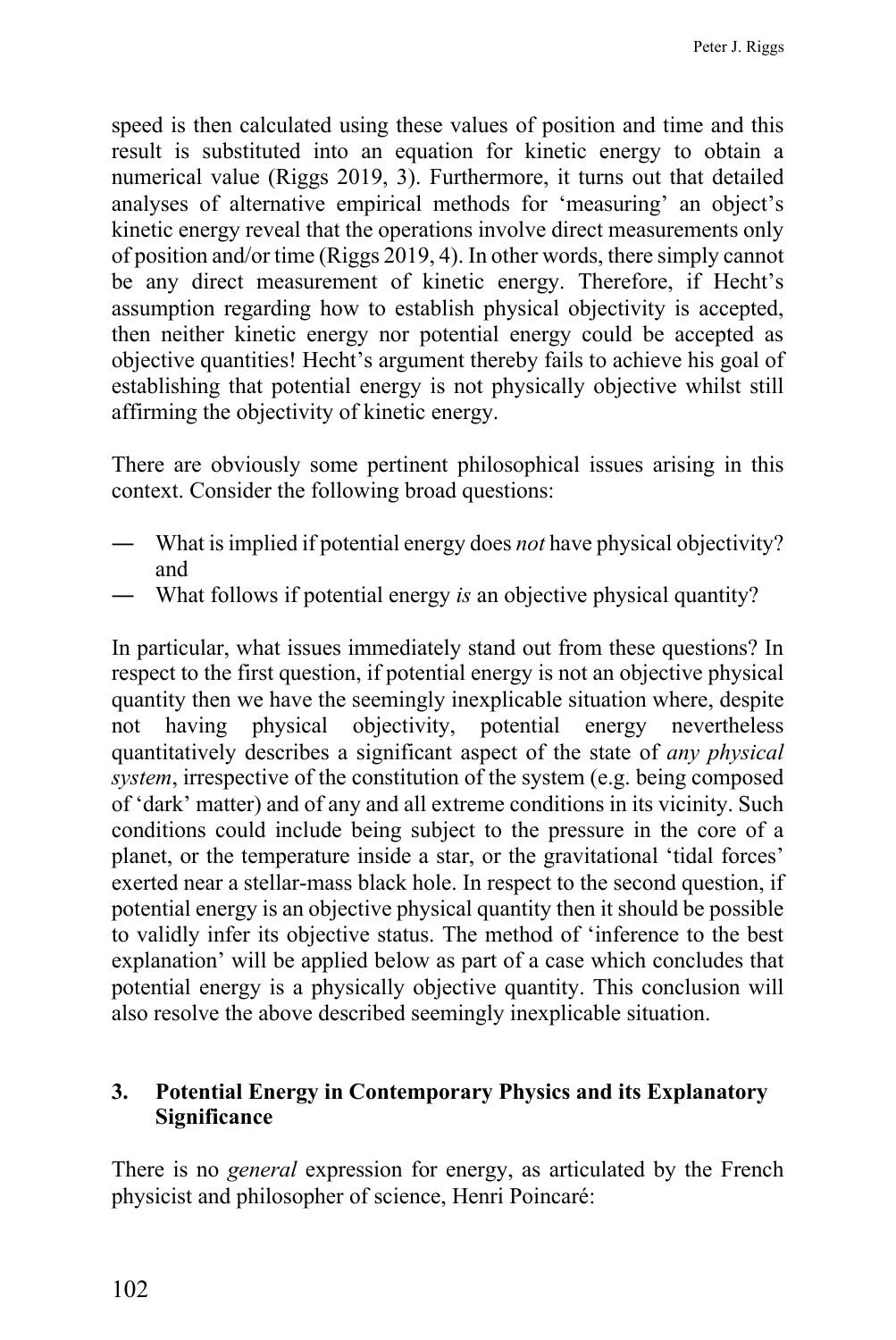[...] In every particular case we clearly see what energy is, and we can give it at least a provisory definition: but it is impossible to find a general definition of it (Poincaré 1905, 132).

Our observations of the natural world have led to the stipulation that there are only two *fundamental* types of energy. Needless to say, these are kinetic energy (energy of motion) and potential energy (stored energy). We typically illustrate these two types of energy with reference to individual physical situations. There are, of course, countless numbers of very common examples including: falling objects, ferrous metal fragments pulled towards magnets, pieces of paper attracted to plastic rubbed on wool, etc. Such instances also show the working of the law of energy conservation, i.e. energy may be transformed from potential to kinetic (and vice versa) thereby conserving total energy.

Potential energy in contemporary physics is understood as an aspect of physical systems, as stated in a leading physics textbook:

[...] [i]f the energy change of the system is not in the form of kinetic energy […] we call the energy storage mechanism [...] potential energy [...] [and] find that the potential energy of a system can only be associated with specific types of forces acting between members of a system. (Serway and Jewett 2008, 178)

The quantification of a system's potential energy is expressed in terms of the relative configuration of the parts of the system, e.g. positions of particles making up the system. It is also well established that each force is mediated by a physical field which ensures causal connection and conservation of energy. Consequently, potential energy may be characterised as the energy stored in physical fields. An electrically charged particle such as an electron, for example, placed inside an external electric field will gain kinetic energy and accelerate by drawing on some of the potential energy in the electric field enclosing it.

The enormous utility of the potential energy hypothesis allows for both qualitative and quantitative descriptions of dynamical phenomena (i.e. of the changes that occur in physical systems). In this context, it should be pointed out that phenomena explained by the hypothesis of potential energy are *exceedingly familiar* in our homes, workplaces, and in research laboratories and industrial facilities. The most commonplace of such phenomena include: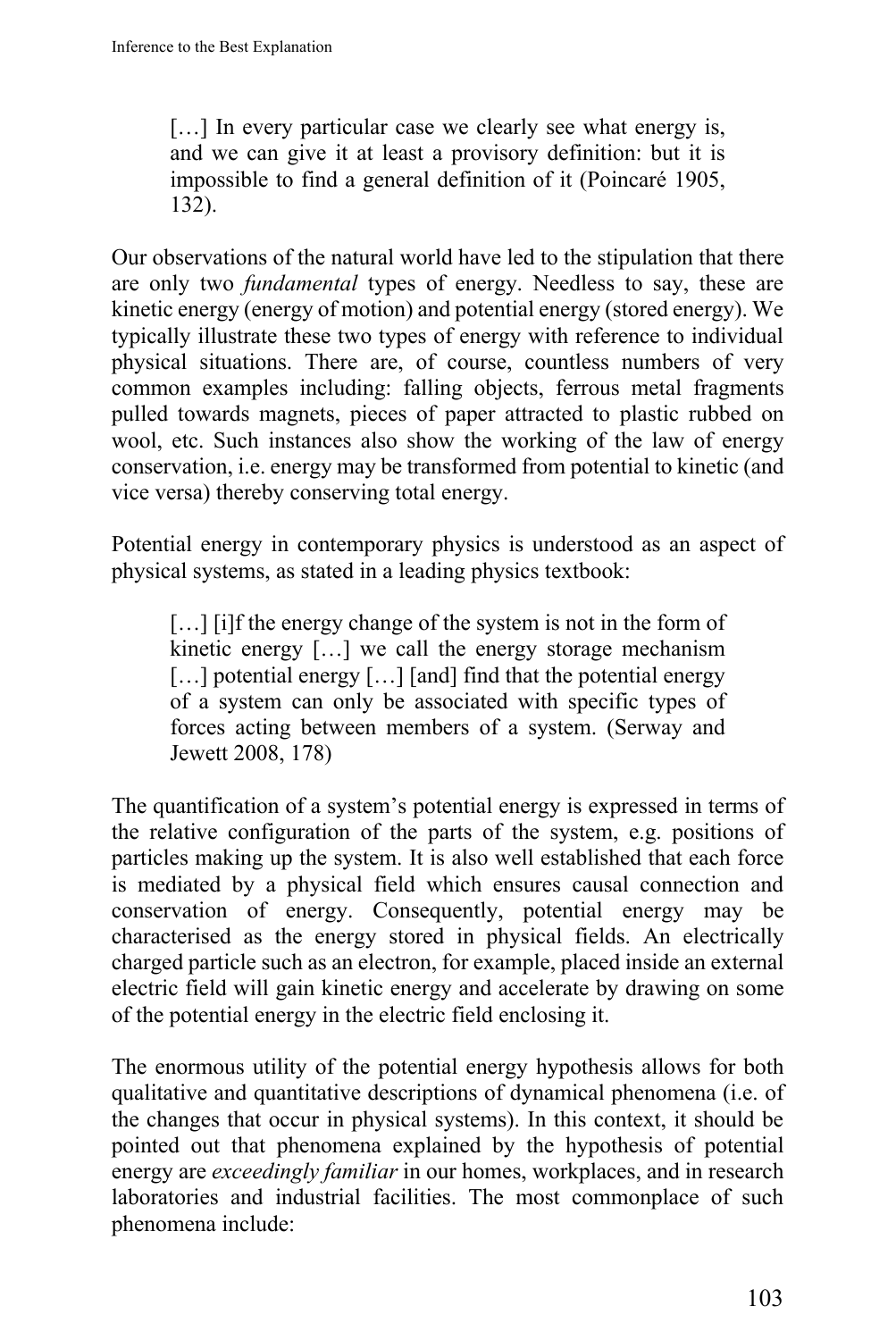- $\triangleright$  conversions of practical energy modes as observed every day, e.g. electrical to light, chemical to mechanical, solar to heat; and
- $\triangleright$  the self-restoration of deformed elastic materials with accompanying motion, e.g. compressed or extended springs.

In its quantified expressions, the hypothesis of potential energy is a *crucial part* of descriptions of the changes in physical systems in accordance with known laws of nature in specific areas of science, e.g. with the laws of electromagnetism, nuclear reactions, gravitation, materials science, and chemical reactivity. The quantitative expressions of potential energy, not surprisingly, are different for each of the fundamental forces of nature. The expression for the electrostatic potential energy in a given spatial region, for example, depends on the number, polarity, and distribution of electric charges in that region. This is totally different from say, the expression for the potential energy of an atomic nucleus due to the Strong Nuclear force (i.e. the force which holds the nucleus together). The various expressions for potential energy reflect the different natures of the fundamental forces.

Subject to the law of energy conservation, quantitative changes in potential energy appear as kinetic energy in its various forms, e.g. heat (as increased kinetic energy of surrounding particles). Indeed, the (factual) outcomes of a staggering number of physics, chemical, and biological experiments and also engineering processes (see Jaffe and Taylor 2018, esp. chap. 9) which are predicted and explained by the hypothesis of potential energy testifies to it being crucial to describing changes in physical systems. Although these empirical outcomes highlight the utility of potential energy, enquiring into their basis inevitably leads back to the questions of whether potential energy is an objective physical quantity and why it is that potential energy (in Hecht's words) "describes a significant aspect of the state of a system […]" (Hecht 2016, 2). We shall provide suitable answers to these questions.

# **4. Finding the Best Explanation**

Arguments for and against the method of 'inference to the best explanation' are easily found in the philosophical literature (e.g. Harman 1965; Vogel 1998; Okasha 2002; Lipton 2004; Psillos 2009; Mackonis 2013; McCain and Poston 2017). It is beyond the scope of this article to review these arguments. Instead, we shall accept (as many philosophers do) that this method yields explanations which are true (or at least very likely to be true), when based on accurate premises and properly conducted (see Psillos 2009, chap. 10; Brössel 2013, 53) as the method "exploits the truth-conducive virtues of explanation" (Kosso 1992, 98). In order to assist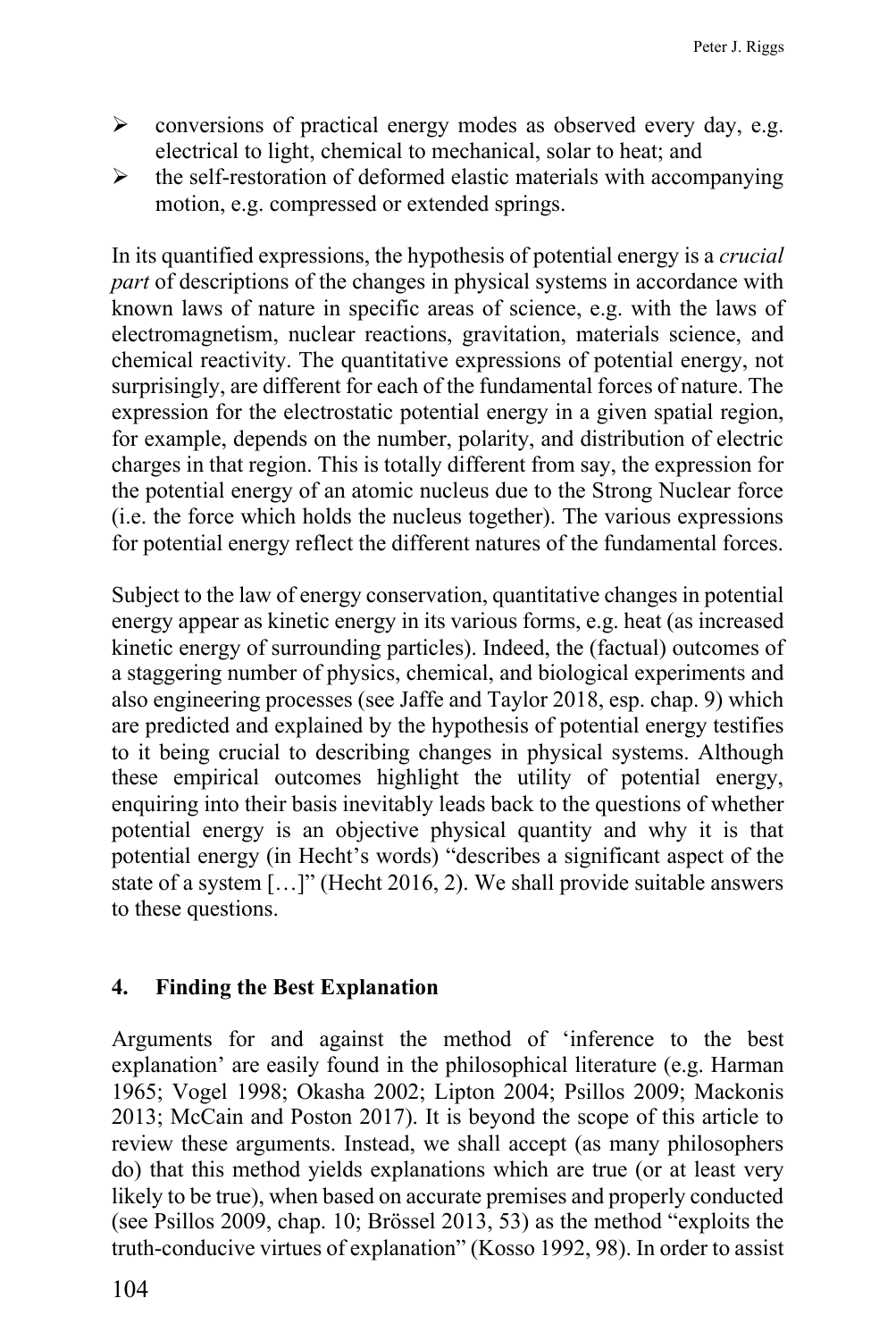in a determination of the ontological status of potential energy (i.e. to conclude that it is a physically objective quantity), we shall perform an inference to the best explanation.

The schema for making an inference to the best explanation has the general form (McCain 2016, 158):

- (1) There is a set F of related facts (e.g. observation statements, measurements, etc.) requiring an explanation.
- (2) A particular explanation E accounts for all the facts in F.
- (3) E accounts for F better than any other known explanation.

Yet, the schema  $(1) - (3)$  is just the 'bare bones' and we need to 'flesh out' an inference to the best explanation by initially adding the following to this schema (cf. Schick and Vaughn 1995, chap. 5):

- (4) Any acceptable explanation must not be logically inconsistent.
- (5) Any acceptable explanation must be compatible with relevant, established theories or confirmed data (i.e. with background knowledge).
- (6) Any acceptable explanation must not postulate entities or activities of dubious kinds, e.g. violations of known natural laws, speculative (and unverified) physical effects, animated cadavers, magical spells, etc.

A domestic example will serve to demonstrate the operation of the schema  $(1) - (6)$  and how we ought to decide which explanation counts as best, before this schema is applied to the case of potential energy. Suppose that I arrive at my (locked) house one night to find that the pieces on my chessboard have been orderly rearranged from where they were earlier that same day. I observe that no one is in the house, there are no indications of forced entry, no items appear to be missing, and nothing seems to have been disturbed except for the chess pieces. How then might this orderly rearrangement of the chess pieces be explained? I begin my deliberations with bringing to mind aspects which are relevant to this situation by:

- **•** attempting to recall all of my actions before leaving my house this morning;
- noting that no visitors nor deliveries were expected or scheduled today;
- noting that house burglaries are quite common in my city;
- noting who has a key to my house;
- noting that several people have previously told me that the chess pieces should be rearranged on aesthetic grounds; and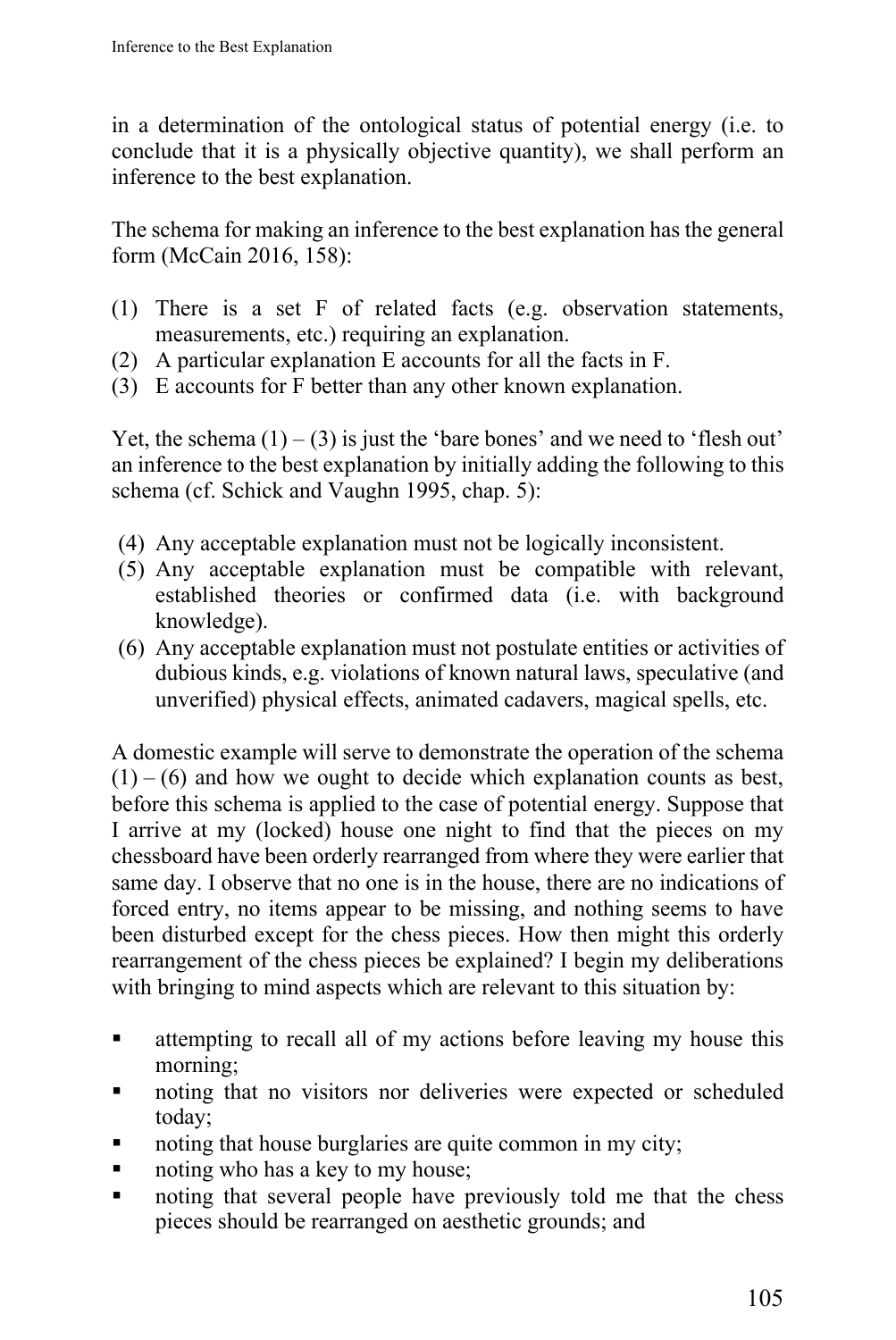discounting any dubious entities and processes which might be postulated as causes of the movement of the chess pieces (e.g. psychic levitation).

I thereby incorporate conditions  $(4) - (6)$  into the process of formulating suitable explanations from which the best one may be inferred.

Using both my observations and thoughts on the situation, I am led to the formulation of four possible explanations:

- a) It was myself who repositioned the chess pieces before leaving the house in the morning but, as I had several pressing issues on my mind needing immediate attention, I simply forgot that I had moved them and have not been able to recall this.
- b) There has been a ground shaking event at my house's location during the day which caused the chess pieces to shift position.
- c) An unknown individual broke into my house in a way yet to be discovered, moved the chess pieces on motives unknown and then departed without taking anything.
- d) A particular friend who has the only other key, let herself into my house, rearranged the chess pieces, removed nothing, and locked the house upon leaving.

Since I am not prone to having memory lapses and there are no apparent signs of a break-in, or of robbery, nor any obvious indications of a ground shaking event, I would tend to accept explanation (d). However, just because I have not found any evidence of a break-in, or of ground shaking, or of definite forgetfulness does not, by themselves, eliminate explanations (a), (b) and (c), i.e. all four explanations still account for the movement of the chess pieces and satisfy conditions  $(4) - (6)$  above. In the absence of evidence to the contrary, the four explanations remain in contention and I need something more to decide which of the four explanations is the best explanation and why it is best.

Additional factors have to be taken into account to make and justify this decision. There is (as a minimum) one relevant factor which applies to each of the explanations (a) – (d). First, on the basis of my medical history and current medical state, my personal physician assures me that any loss of memory of recent experienced events is extremely unlikely. Second, the local geology is so stable that a ground shaking event would be highly improbable. Third, given what usually occurs in house burglaries in my city, it would also be improbable that a stranger should go to the trouble of breaking into my house and then take nothing when there are valuable items inside. Fourth, knowing the character of my friend with the house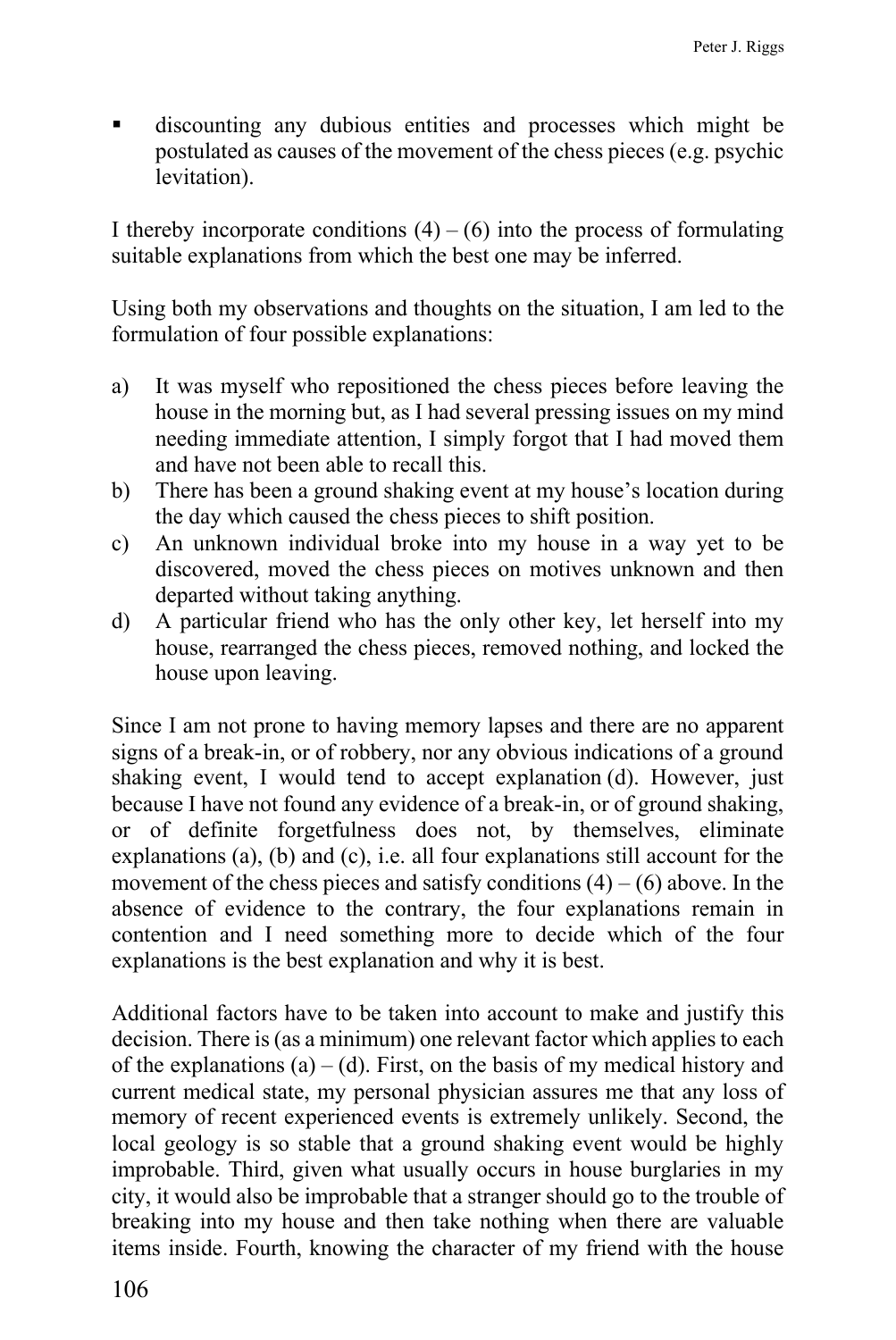key, it is quite likely that she would let herself into my house when I am not there so that she can 'play a joke' on me.

My analysis of the situation and its additional factors leads me to arrive at the following deductions. The possibility of any continuing inability to recall recent events on my part may safely be dismissed. A ground shaking event strong enough to shift the chess pieces would not leave them as found, i.e. all upright and orderly. A burglar would not be bothered to orderly shift the chess pieces (or anything else). My friend with the house key would move the chess pieces if she was alone in my house.

The criteria for choosing which particular explanation is best out of a competing set of explanations has been argued over in the philosophical literature (at least) since the publication of Gilbert Harman's seminal papers on the topic (Harman 1965, 1968) and remains the subject of debate (cf. Glass 2012, 412; McCain 2016, 159-160). This debate is obfuscated by the situation that the meanings of some of the terms used in discussions of the criteria vary. Most prominent amongst criteria deemed suitable is the criterion of coherence which is considered central to determining the best explanation (Kosso 1992, 100). Adolfas Mackonis, for example, draws attention to the term 'coherence' sometimes being used to mean 'consistency with background knowledge' and on other occasions to mean 'plausibility with respect to background knowledge' (Mackonis 2013, 980). We shall avoid adding to the confusion over 'coherence' by not utilising the term at all. How then shall we decide which explanation is *best*?

Although explanations (a), (b) and (c) are not logically excluded, in light of the facts, the additional factors and my deductions, I infer that explanation (d) is the *best* explanation. Why? There are two clear reasons for reaching this conclusion. Given how the argument developed following the schema  $(1) - (6)$ , these reasons are that explanation (d) is:

- $\cdot \cdot$  the most probable of the four explanations as it has likely circumstances in its favour and the other three explanations do not; and
- $\cdot \cdot$  the most reasonable of the four explanations as it stands up better to rational analysis than the other three explanations do.

These are sufficient for deciding which of the explanations (a) – (d) is *best*. Therefore, the criteria for choosing the best explanation may be limited to 'most probable' and 'most reasonable' (as defined). This outcome vindicates our use of the same criteria in the case of potential energy and we need look no further for suitable criteria.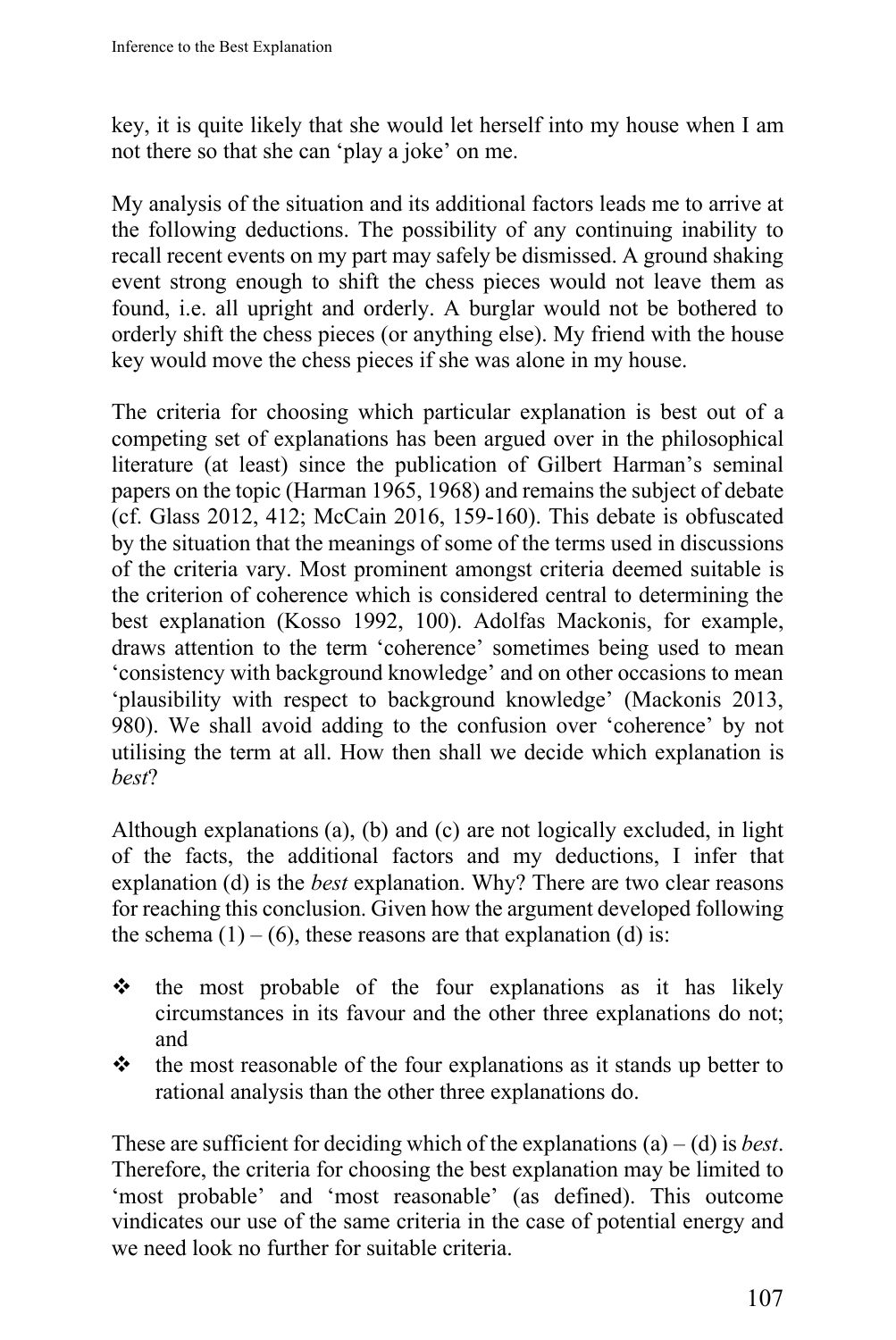# **5. Applying 'Inference to the Best Explanation' to the Potential Energy Case**

It was stated in Section 2 that potential energy (and also kinetic energy) are not directly measurable. The method of 'inference to the best explanation' is the appropriate form of inference when dealing with quantities that are not directly measured, as pointed out by Adolfas Mackonis:

*Any* argument for the truth or reality of a theoretical term, concept, entity or theory in general is an instance of IBE [Inference to the Best Explanation]. IBE is a fundamental component of theoretical reasoning in general and of scientific practice in particular. (Mackonis 2013, 975–976, italics in original)

We shall now apply the schema for finding the best explanation to the potential energy case. Returning to the schema  $(1) - (6)$ , suppose explanation E has both kinetic energy and potential energy as components. Let the set F in condition (1) be the huge number and assortment of both commonplace and scientific facts as mentioned in Section 3. Let condition (2) hold for E being the potential energy explanation, i.e. all the facts comprising this set F are explained by E. On the basis of both empirical and theoretical findings made over more than a century, conditions  $(4) - (6)$  also all hold for E. The question which then emerges is whether condition (3) holds. If so, then this might be considered enough justification for taking E to be correct.

Just as in the domestic example, we need to stipulate the relevant alternatives to E to answer this question. These alternatives may be denoted, for current purposes, as explanations which accept kinetic energy as a component but *not* potential energy. Assume that conditions  $(4) - (6)$ apply to the alternatives to E and that these alternatives can explain (by various means not including potential energy) the facts in set F. Given the depiction of E and its alternatives, we have a situation paralleling the domestic example as, in order to decide whether condition (3) holds, other factors are required. Fortunately, a decision regarding condition (3) is readily ascertainable by contemplating an example drawn from the foundations of modern chemistry. In doing so, we will proceed in a similar manner to the domestic example and employ the same criteria of 'most probable' and 'most reasonable' for choosing which explanation is *best*.

Much of chemistry and biochemistry is based on an understanding of the bonds between atoms/molecules, i.e. on chemical bonds and their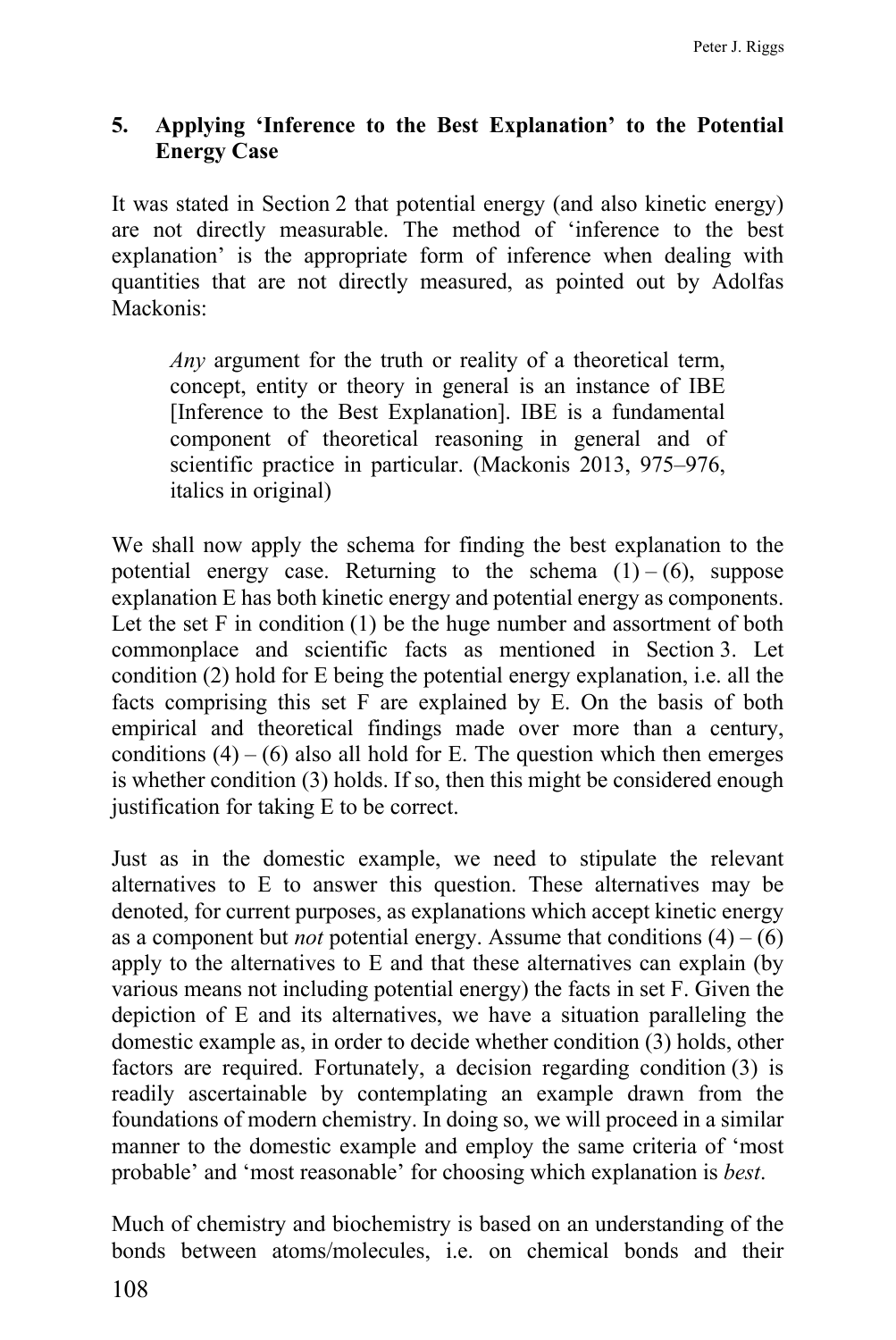reactivity (Luo 2007, 1; Kolasinski 2017, 570; Sagan and Mitoraj 2019, 4616). There can be little doubt that chemical bonds (of some kind) do have physical objectivity or else macroscopic matter (including biological organisms) would not exist. Moreover, the objectivity of chemical bonds is now well established by the empirical data collected from a variety of experiments (see Shin et al. 2002; Friedrich 2018; Wilson et al. 2019; Hu et al. 2019; Cao et al. 2020), as frankly expressed by Valerio Magnasco: "Experimental evidence shows that molecules [...] have a structure made of bonds [...]" (Magnasco 2010, xi).

There are three main classifications of chemical bonds: covalent, ionic, and metallic. These bonds are constituted, to some extent, by the forces between parts of atoms/molecules (i.e. between parts of microscopic physical systems). It was already noted in Section 3 that it is generally accepted that the potential energy of any physical system is associated with specific types of forces between parts of the system. This association of potential energy does, of course, apply to the forces acting on atoms/molecules (Housecroft and Constable 2006, 113–114) and accordingly, applies to chemical bonds. The physical fields which mediate each force not only ensure causal connection and conservation of energy but also (in chemical reactions) ensure the contiguity of bonding.

How are chemical bonds made? Let's consider a standard account of their formation. The most common bond in molecules is the covalent bond where the electrons from individual atoms are shared in a molecule. The simplest illustration is the single covalent bond between two hydrogen (H) atoms in the hydrogen molecule  $(H_2)$ . When two hydrogen atoms initially separated by a large distance (in comparison to their size) approach each other, the electrons and protons in each atom have kinetic energy and each atom has potential energy. When the atoms become sufficiently close, each will contribute an electron which are then shared between the two atoms forming a covalent bond (Kolasinski 2017, 570–571). Why should these electrons get into a shared arrangement? The answer is straight-forward in terms of potential energy and because natural processes always tend (other things being equal) towards the lowest available energy state (Zumdahl 2009, 595). The standard account for the creation of chemical bonds is that when the atoms closely approach each other, there is a *lowering* of the total potential energy in the course of forming the molecule (Levine 2009, 457; Silberberg 2012, 329). The amount by which the potential energy is reduced appears as (i.e. is converted into) heat which disperses into the surrounding environment (Zumdahl 2009, 411). In general, the lower energy state that arises when atoms bond together creates stability and permits the growth of elaborate physical structures to proceed. We shall see that examining two factors concerning energy and chemical bonds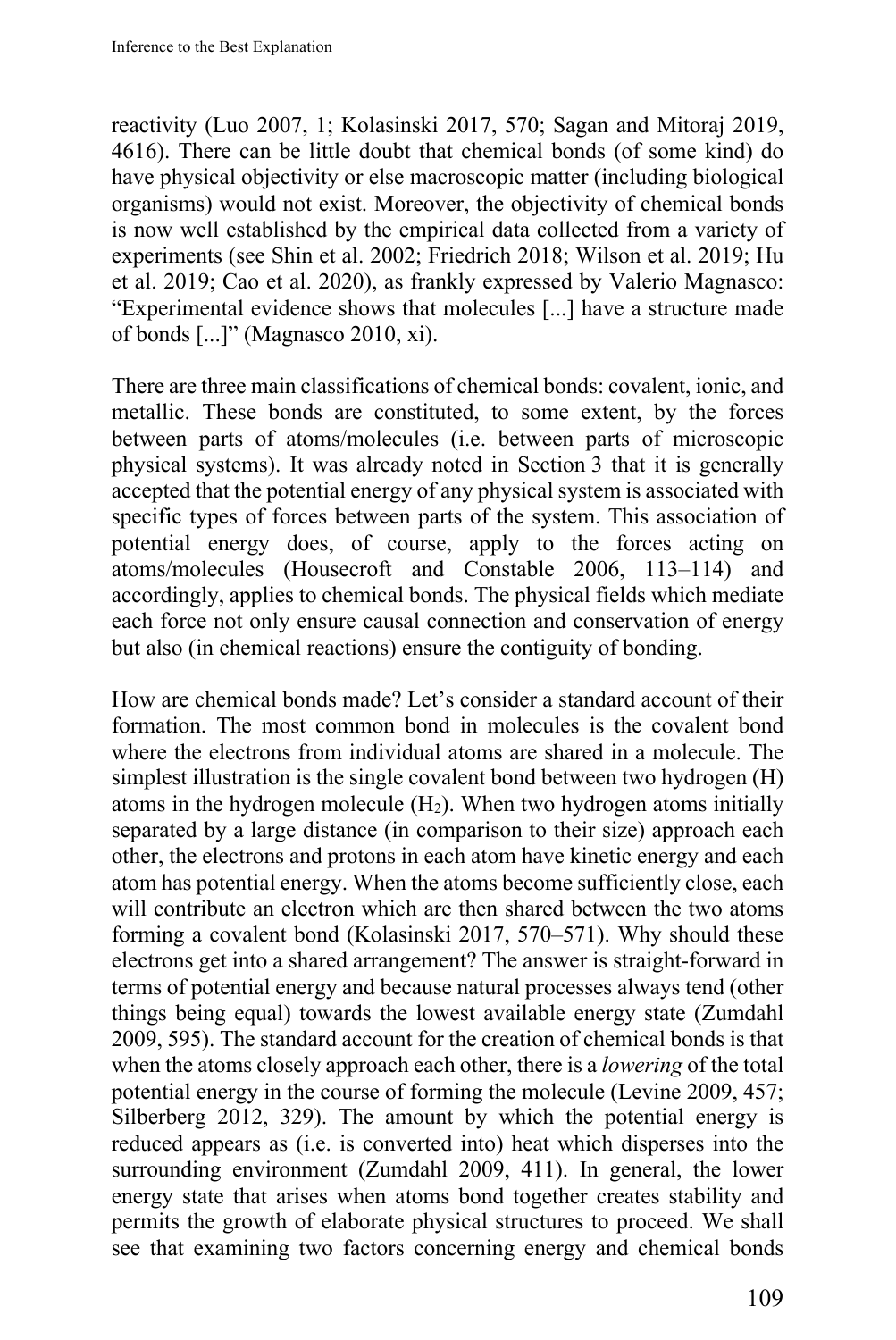brings out the issues which are important for making an inference to the best explanation in this example.

The first factor is about the decreases in the energy of the bonding atoms. These decreases actually happen when chemical bonding occurs, e.g. heat is released during the formation of chemical compounds. Such decreases are confirmed by measurements of temperature changes in numerous chemical reactions of relevant kinds showing, independent of specific theoretical models, that decreases in energy do occur when atoms bond. The potential energy explanation offers a mechanism which quantitatively accounts for the energy released when bonds form as the amount of heat measured correlates with the calculated decreases in potential energy (cf. Luo 2007; Zumdahl 2009, 361; Silberberg 2012, 345; Gupta 2016, 391- 392). Conversely, reactions in which chemical compounds are dissociated, i.e. reactions that break bonds, require precise energy inputs (e.g. by applying heat or an electric current) for the reactions to proceed (see Luo 2007). Note that chemical reactions will not proceed and no structures will grow unless energetically possible (Gupta 2016, 387).

These energy correlations *tie* potential energy to chemical bonding and therefore strongly support the potential energy explanation. Alternative explanations, i.e. ones without potential energy and for which conditions  $(4)$  – (6) apply, are not generally supported by these energy considerations since they must postulate (rather than calculate) some other means to account for the heat released/absorbed in chemical reactions. These alternative explanations lack the very specific *correlations* between the heat released/absorbed and the quantitative changes that are calculable from the formalism of potential energy. This indicates a higher probability for the potential energy explanation than for its alternatives, i.e. the potential energy explanation is the most probable explanation for the formation of chemical bonds.

The second factor concerns potential energy and bond characteristics. Chemical bonds have characteristics such as bond length, bond angle and bond strength, which are quantifiable. Bond length in the hydrogen molecule, for example, is the distance between the nuclei of the two H atoms when the energy of the molecule as a whole is a minimum (Zumdahl 2009, 595). The bond angle is the angle formed by the bonds in a molecule consisting of three or more atoms (Housecroft and Constable 2006, 200). Bond strength is defined in terms of the energy needed to break a particular bond (Silberberg 2012, 339). Potential energy is intimately linked to the characteristics of chemical bonds. Consider the changes in the energy of a molecule which occur when its structure is altered, e.g. when there are changes in bond length. Such changes are quantified by chemists using an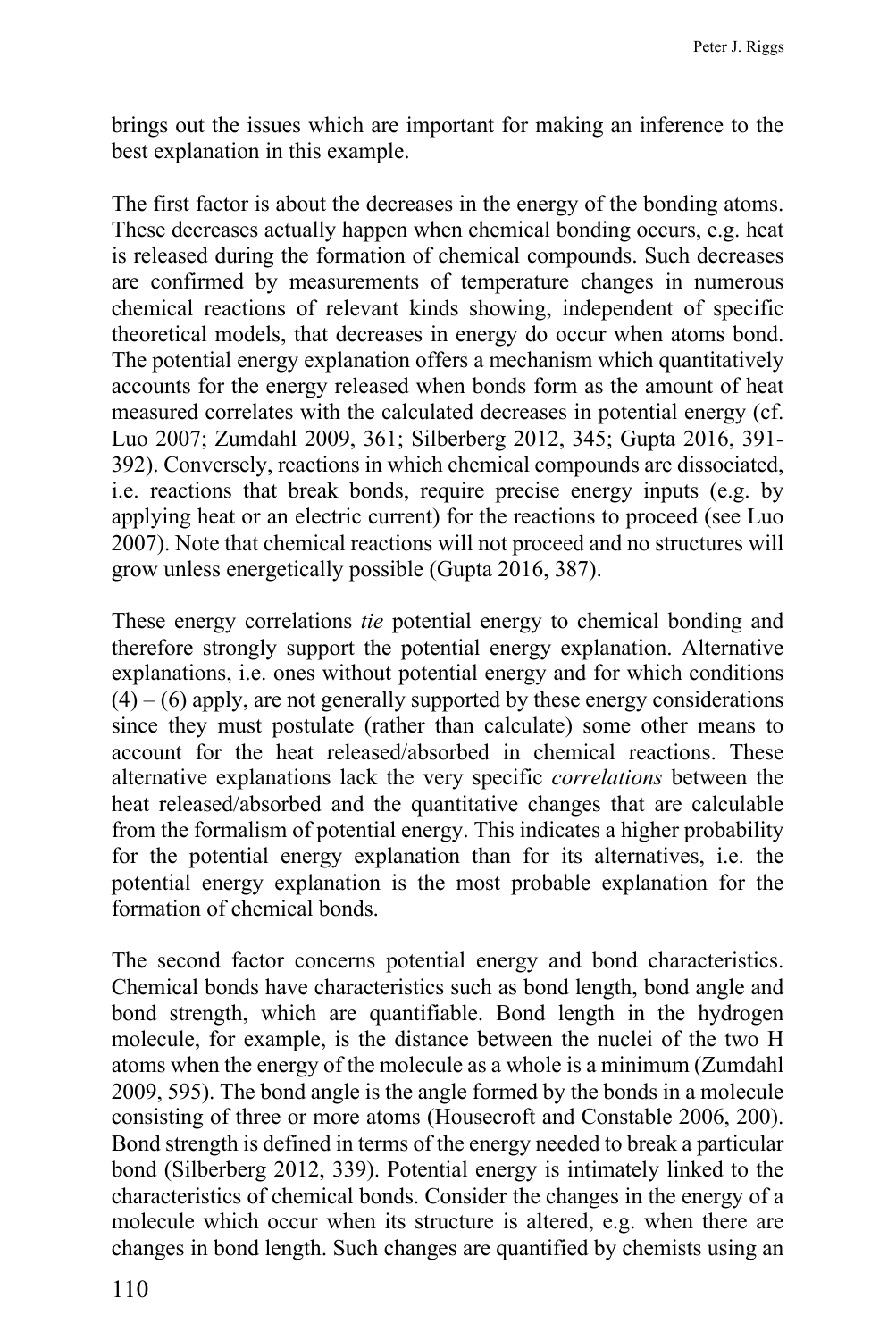extremely powerful analytical tool called the 'potential energy surface' (PES) which gives a molecule's energy as a function of the positions of its atoms (Gupta 2016, 216). The PES allows molecular shapes (e.g. bond lengths and angles) and reaction rates to be determined, as succinctly stated by chemist V. P. Gupta:

During a reaction process, the molecules undergo structural changes that change their energies. The way the energy of a molecule changes with small changes in its structure is specified by its potential energy surface. (Gupta 2016, 390)

The PES displays potential energy linkages to chemical bonds in the context of their characteristics and demonstrates that potential energy is integral to molecular structure and the conduct of chemical reactions (Wales 2003, 1; Gupta 2016, 218).

These potential energy linkages are vital to the *consistency* of accounts of the stability of chemical compounds, their reactivity, and their resulting structures in conjunction with the forces acting within and between atoms/molecules. This is *not just a matter of its utility* for the following reason. The extent to which the potential energy linkages are essential to the characteristics of (empirically verified) chemical bonds and the chemical structures which arise from them is such that chemical reactions and structure building *does not make sense* without the potential energy linkages. Accordingly, the potential energy explanation stands up to rational analysis in a way that its alternatives do not. Therefore, the potential energy explanation is also the most reasonable explanation for the formation of chemical bonds.

Since the potential energy explanation not only accounts for the relevant facts about chemical bonds but is more probable and more reasonable than its alternatives, the set criteria are met for choosing the best explanation. Therefore, the potential energy explanation is the *best explanation* for the formation of chemical bonds.

# **6. The Ontological Status of Potential Energy**

Does potential energy have the ontological status of being a physically objective quantity? Since it has been shown that the potential energy explanation is both the most probable and the most reasonable explanation for the formation of chemical bonds and that the criteria of 'most probable' and 'most reasonable' are sufficient for making an inference to the best explanation, it has also been inferred that the potential energy explanation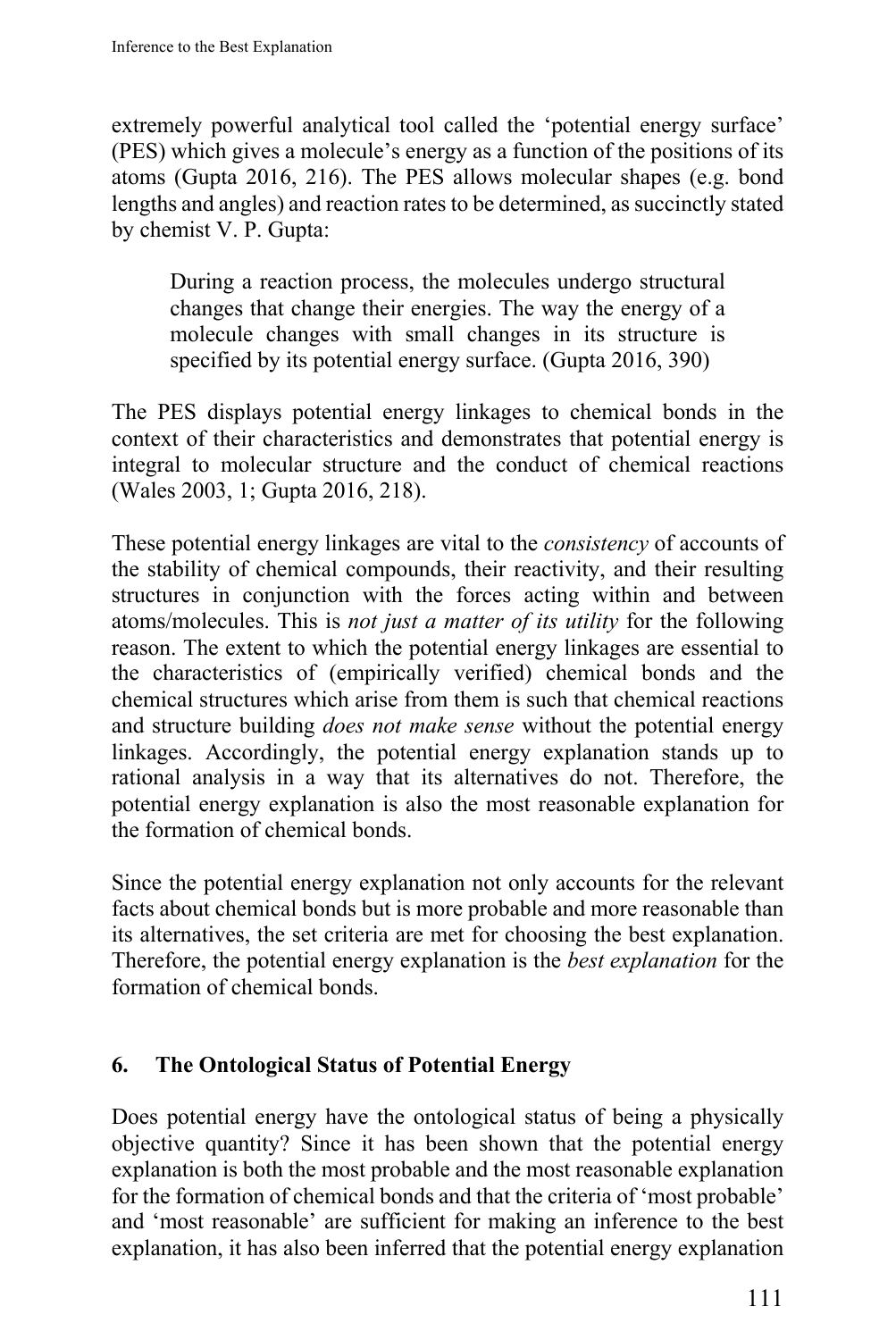is the *best* explanation for the formation of chemical bonds and, by extension, the chemical structures which subsequently stem from them.

Is this enough to justify concluding that potential energy is an objective physical quantity? Those who think that best explanations are true would answer affirmatively. Although the best explanation argument presented here does offer very compelling grounds for accepting the physical objectivity conclusion, it remains contestable for even best explanations cannot *guarantee* the truth of a conclusion. Therefore, we are arguably still a step removed from conferring physical objectivity on potential energy. What is needed to bridge the gap in this case is one or more instances where the denial of potential energy's physical objectivity would have outcomes contrary to established results. Instances of this kind would allow the argument to advance past the terminal point achieved by 'inference to the best explanation'.

There is at least one such instance relevant to chemical bonds. If potential energy were not an objective physical quantity, then what would follow in light of the energy linkages outlined in the previous section? Let's consider this issue. We have seen that potential energy is intimately linked to chemical bonds in a manner that goes beyond the utility of the potential energy formalism. It was especially emphasised that the potential energy linkages are so essential to chemical bonds that the characteristics and structure of bonds would not make sense without these linkages. Yet, if potential energy was not an objective physical quantity then the potential energy linkages *could not be physically objective either*. In the absence of these linkages, there would be an absurd situation where molecules would not have the physical conditions needed for their existence. Consequently, it would follow from potential energy *not* being physically objective that chemical bonds would also *not* have an objective physical existence, contrary to the experimental evidence. We conclude then, that this finding in conjunction with the potential energy explanation being the best explanation, does indeed warrant the status of physical objectivity for potential energy. More poetically, we might say that *potential energy is no fiction*!

# **7. Final Remarks**

The conclusion reached with the aid of the method of 'inference to the best explanation' is that potential energy is a physically objective quantity and not just a theoretical 'instrument'. Acceptance of potential energy as physically objective provides an explanation which extends further than mere theoretical utility can. This conclusion also provides an answer to the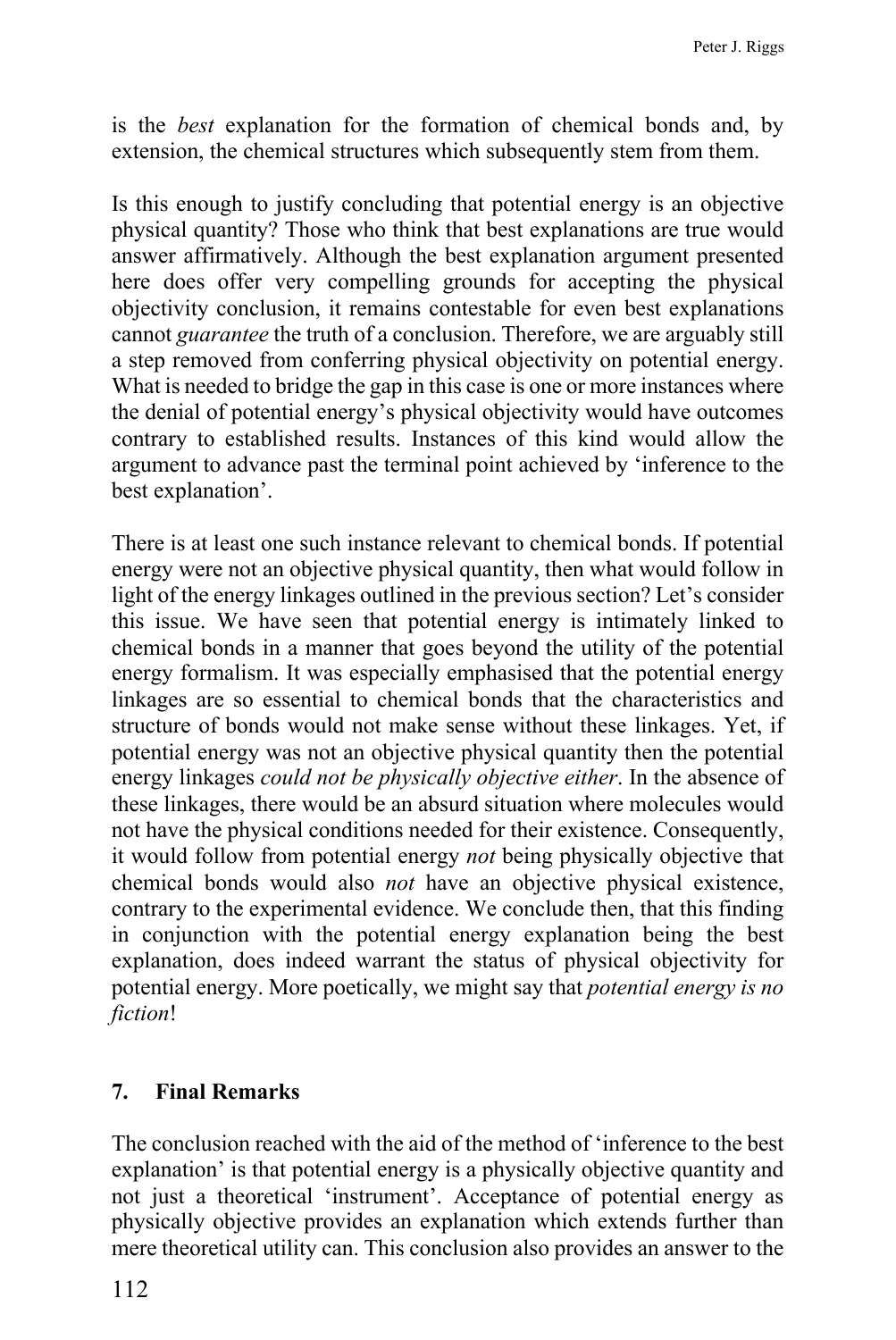question of why potential energy "describes a significant aspect of the state of a system". It is precisely because potential energy is an objective physical quantity which is essential to the workings of any physical system that the potential energy formalism provides precise descriptions of aspects of a system's state. This is why potential energy proves to be theoretically indispensable.

## **Acknowledgment**

The author thanks the anonymous reviewers and the *EuJAP* Editor-in-Chief for their helpful suggestions.

# **REFERENCES**

- Brössel, P. 2013. Correlation and Truth. In *EPSA11: Perspectives and Foundational Problems in Philosophy of Science*, eds. V. Karakostas and D. Dieks. Cham, Switzerland: Springer International.
- Cao, K. et al. 2020. Imaging an Unsupported Metal–Metal Bond in Dirhenium Molecules at the Atomic Scale. *Science Advances* 6 (3): eaay5849.
- Friedrich, J. 2018. *Metal–Polymer Systems: Interface Design and Chemical Bonding*. Weinheim, Germany: Wiley-VCH.
- Giere, R. N. 1988. *Explaining Science: A Cognitive Approach*. Chicago: University of Chicago Press.
- Glass, D. H. 2012. Inference to the best explanation: Does it track truth? *Synthèse* 185: 411–427.
- Gupta, V. P. 2016. *Principles and Applications of Quantum Chemistry*. Amsterdam: Academic Press.
- Halliday, D., R. Resnick and J. Walker. 2013, 10th edn. *Fundamentals of Physics*. Hoboken, N. J.: Wiley.
- Harman, G. H. 1965. The inference to the best explanation. *Philosophical Review* 74: 88–95.
- Harman, G. H. 1968. Enumerative induction as inference to the best explanation. *Journal of Philosophy* 65: 529–533.
- Hecht, E. 2016. Relativity, potential energy, and mass. *European Journal of Physics* 37: 065804-1–065804-21.
- Housecroft, C. E., and E. C. Constable. 2006, 3rd edn. *Chemistry: An Introduction to Organic, Inorganic and Physical Chemistry*. Upper Saddle River, N.J.: Pearson Prentice Hall.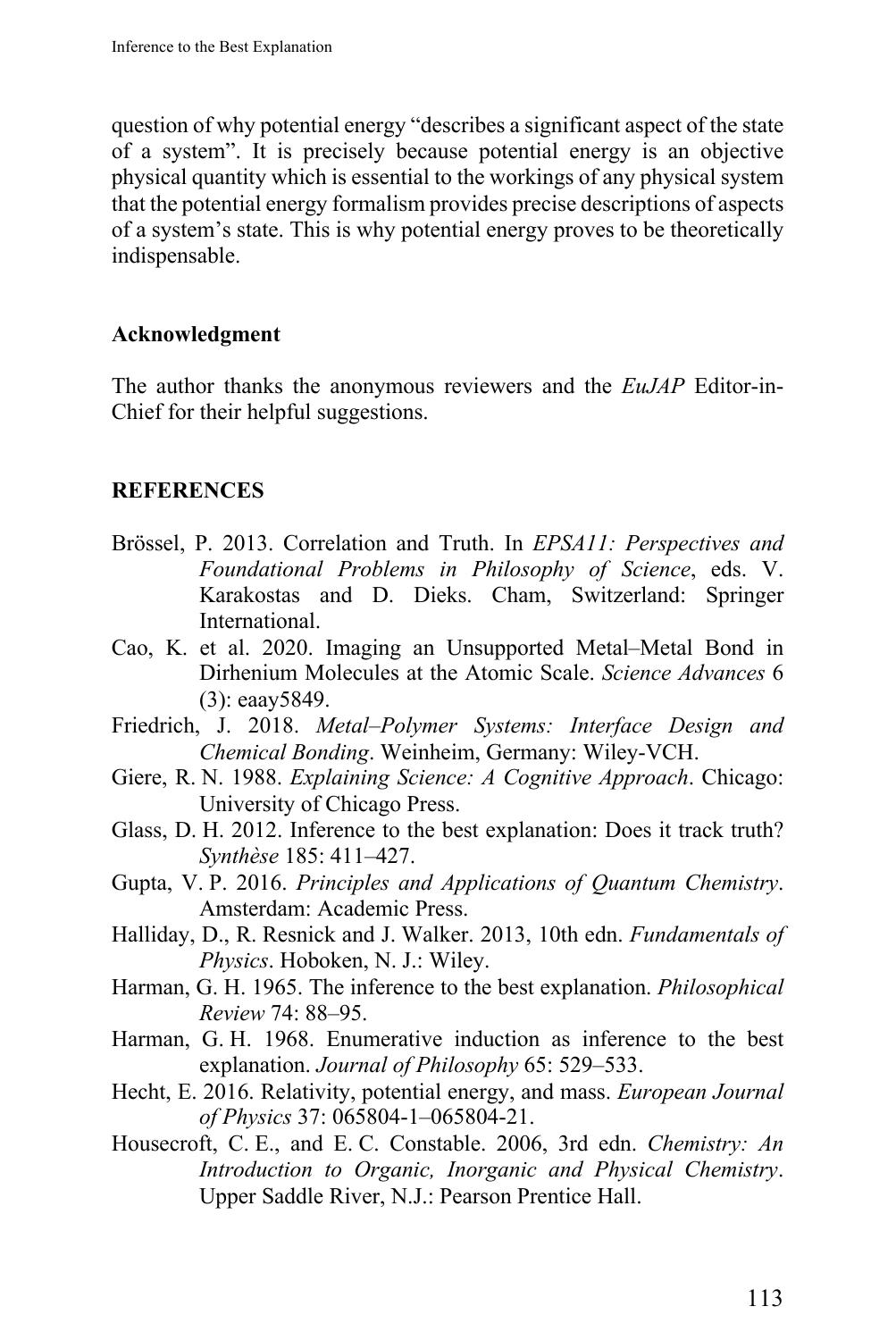- Hu, F., L. Shi, and W. Min. 2019. Biological Imaging of Chemical Bonds by Stimulated Raman Scattering Microscopy. *Nature Methods* 16: 830–842.
- Jaffe, R. L., and W. Taylor. 2018. *The Physics of Energy*. Cambridge: Cambridge University Press.
- Kolasinski, K. W. 2017. *Physical Chemistry: How Chemistry Works*. Chichester, West Sussex: Wiley.
- Kosso, P. 1992. *Reading the Book of Nature: An Introduction to the Philosophy of Science*. Cambridge: Cambridge University Press.
- Levine, I. N. 2009, 6th edition. *Quantum Chemistry*. Upper Saddle River, N.J.: Pearson Prentice Hall.
- Lipton, P. 2004, 2nd edition. *Inference to the Best Explanation.* London: Routledge.
- Luo, Y. -R. 2007. *Comprehensive Handbook of Chemical Bond Energies*. Boca Raton, FL.: CRC Press.
- McCain, K. 2016. *The Nature of Scientific Knowledge: An Explanatory Approach*. Cham, Switzerland: Springer.
- McCain, K., and T. Poston, eds. 2017. *Best Explanations: New Essays on Inference to the Best Explanation*. Oxford: Oxford University Press.
- Mackonis, A. 2013. Inference to the Best Explanation, Coherence and Other Explanatory Virtues. *Synthèse* 190: 975–995.
- Magnasco, V. 2010. *Models for Bonding in Chemistry*. Hoboken, N.J.: Wiley.
- Okasha, S. 2002. *Philosophy of Science: A Very Short Introduction*. Oxford: Oxford University Press.
- Poincaré, H. (trans. G. B. Halsted). 1905. *Science and Hypothesis*. New York: Science Press.
- Psillos, S. 2009. *Knowing the Structure of Nature: Essays in Realism and Explanation.* Basingstoke, Hampshire: Palgrave Macmillan.
- Quine, W. V. O. 1951. Two Dogmas of Empiricism. *Philosophical Review* 60: 20–43.
- Riggs, P. J. 2019. Comment on 'Relativity, potential energy, and mass'. *European Journal of Physics* 40: 028001-1–028001-5.
- Sagan, F., and M. P. Mitoraj. 2019. Kinetic and potential energy contributions to a chemical bond from the charge and energy decomposition scheme of extended transition state natural orbitals for chemical valence. *The Journal of Physical Chemistry A* 123: 4616–4622.
- Schick, T. and L. Vaughn. 1995. *How to Think About Weird Things: Critical Thinking for a New Age*. Mountain View, Calif.: Mayfield Publishing.